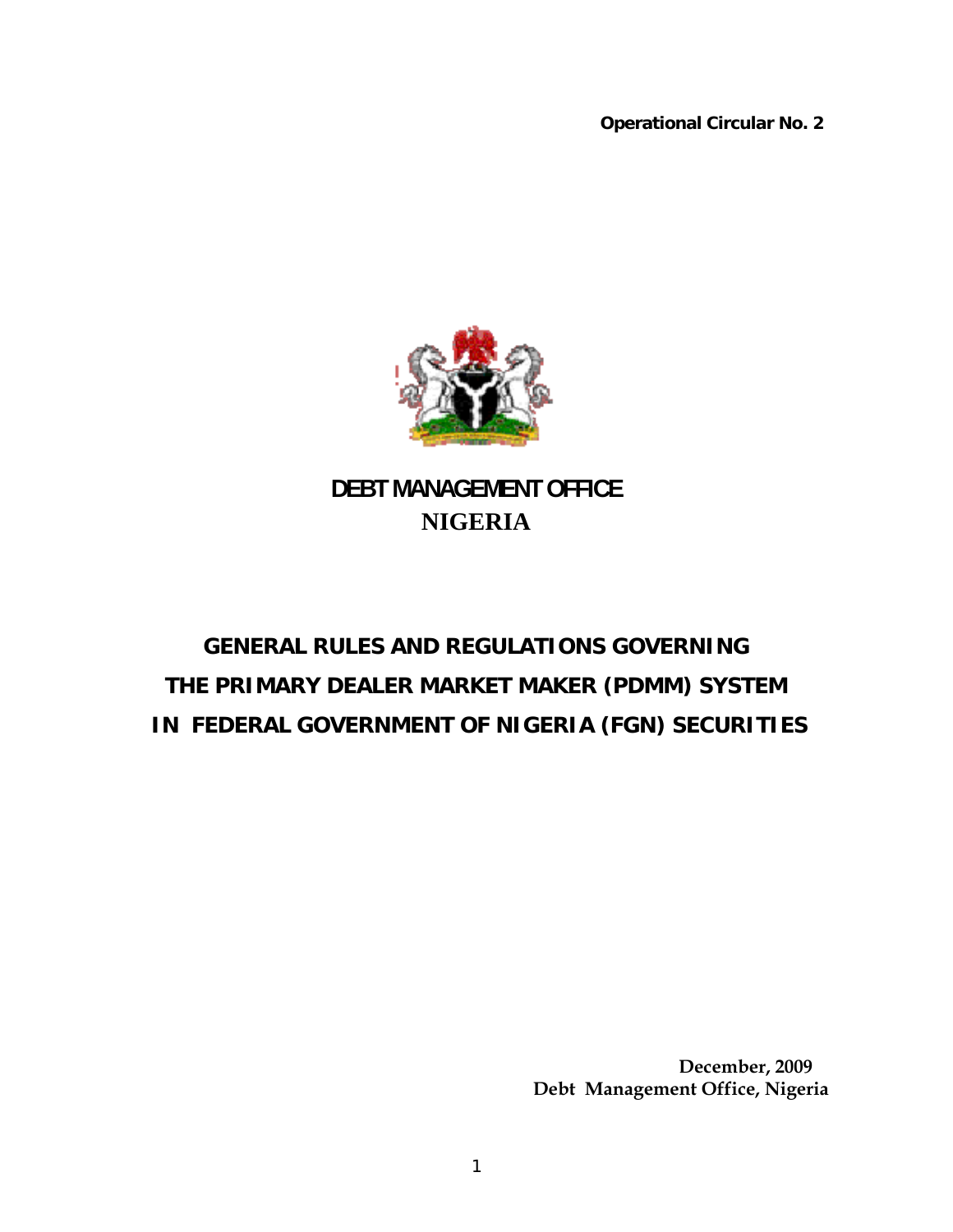Pursuant to the provisions of sections 6, 7 and 23 and all other powers conferred upon it under the Debt Management Office (Establishment) Act 2003, the Debt Management Office hereby makes the following Rules and Regulations to implement its PDMM system for trading in FGN securities.

## **Introduction**

The Debt Management Office (DMO) is the regulator of the PDMMs regarding their rights and obligations vis-à-vis the DMO.

The introduction of a PDMM system is intended to enhance the ability of the DMO to achieve efficient funding of the debt of the Federal Government of Nigeria through the development of strong primary and secondary markets. Qualifications for PDMM status shall be determined by the DMO and are subject to periodic review. The DMO is committed to the development of the FGN securities market, not only to be able to efficiently source funds for Government from a rationalized and efficiently working market, but also and more importantly, to facilitate the development of the overall capital market to enable sub-national and private sector access to long-term funds for the development of the real sector of the economy.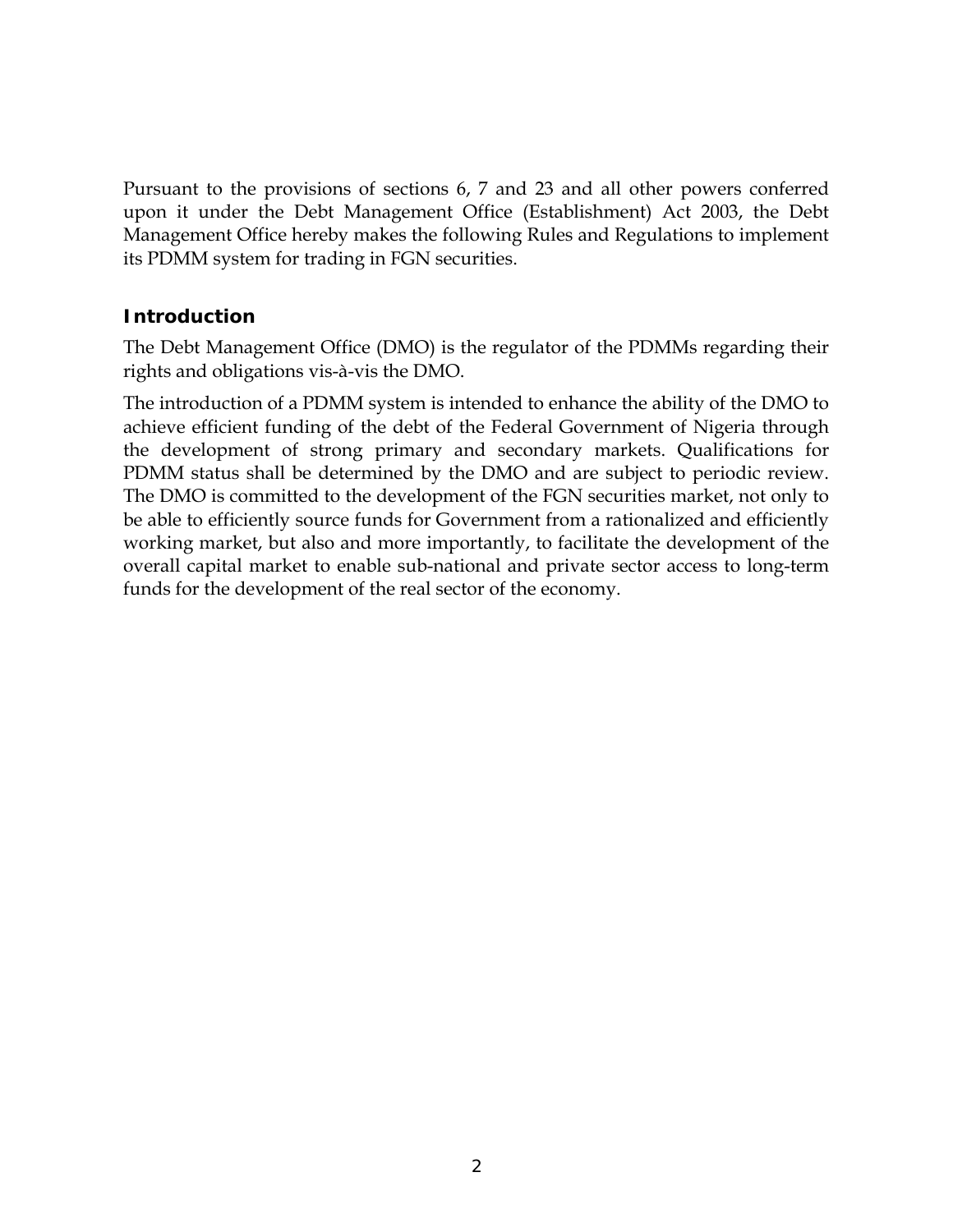# **TABLE OF CONTENTS**

|            |                                               | Page |
|------------|-----------------------------------------------|------|
| Rule I.    | Definition of Terms                           | 4    |
| Rule II.   | <b>General Provisions</b>                     | 5    |
| Rule III.  | Primary and Secondary Markets                 | 5    |
| Rule IV.   | Technical<br>Reporting<br>and<br>Requirements | 8    |
| Rule V.    | Organizational Structure                      | 11   |
| Rule VI.   | <b>Customer Requirements</b>                  | 12   |
| Rule VII.  | Privileges                                    | 13   |
| Rule VIII. | Primary Dealer Market Makers<br>Association   | 14   |
| Rule IX.   | <b>Restrictions and Activities</b>            | 15   |
| Rule X.    | Dissemination of Information                  | 16   |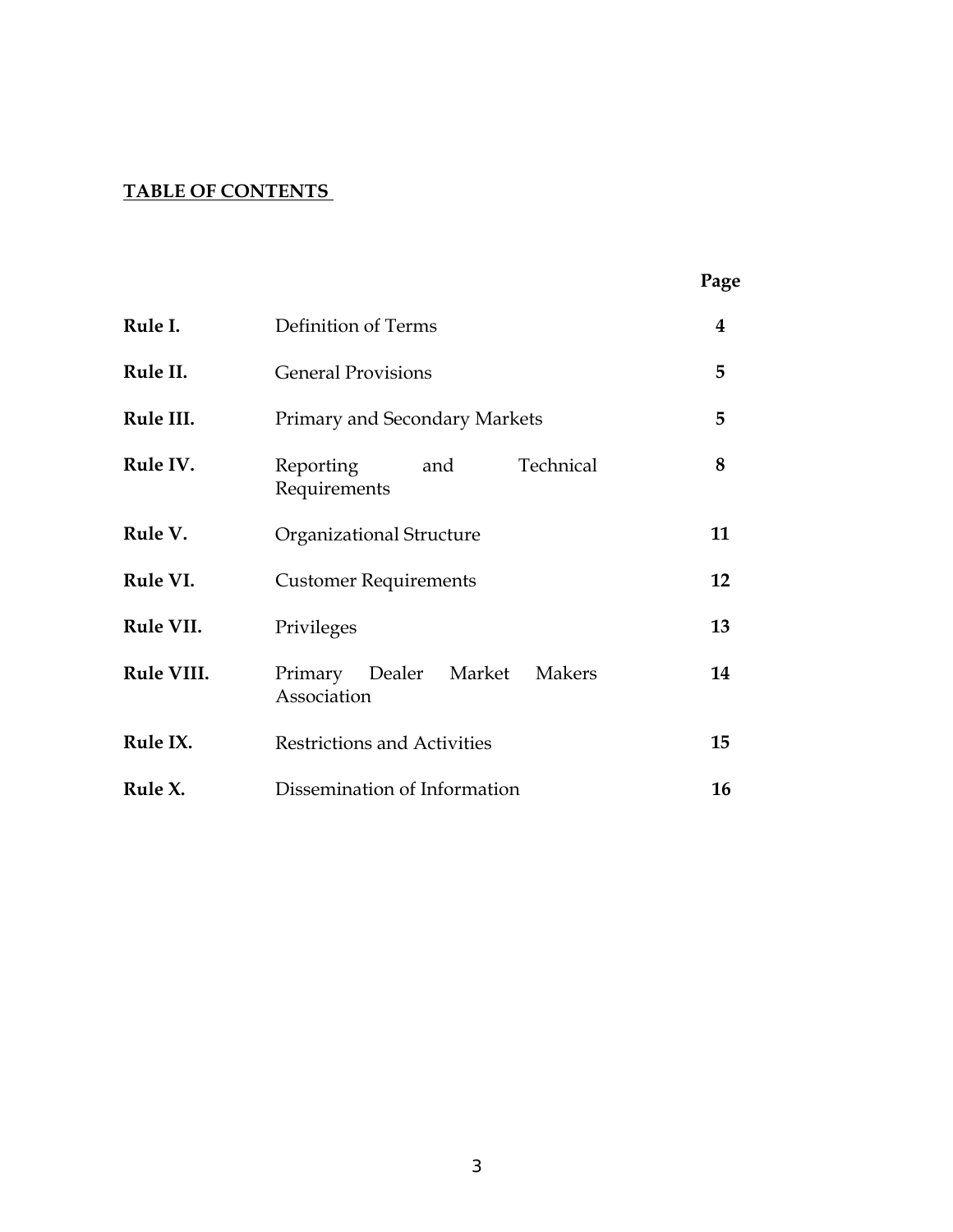#### **RULE I. DEFINITION OF TERMS**

**Broker** - Any person engaged in the business of effecting transactions in securities market for the account of his customer for a commission.

**Broker Dealer -** Any entity, other than a bank, engaged in the business of buying or selling securities on its own behalf or for others.

**Competitive Auction** – An auction in which securities are sold to the highest bids. Successful bidders are awarded securities at the prices that they bid, also known as Multiple Price auction.

**Customer** - Customers are all Non-Primary Dealer Market Maker (PDMM) institutions or individuals that purchase or sell Government Securities or engage in Repurchase Agreements in Government Securities with a PDMM.

**Dealer** - An entity that stands ready and willing to buy a security for its own account (at its bid price) or sell from its own account (at its ask price). Also defined as an individual or a firm acting as a principal in a securities transaction.

**Dutch Auction** – An auction in which the lowest price necessary to sell the entire offering becomes the price at which all securities offered are sold, also known as Single Price auction.

**Federal Government of Nigeria Securities (FGN Securities)** - Securities whose principal or interest is guaranteed by the Federal Government or its agents.

**Federal Government of Nigeria Securities Dealer** - A dealer in FGN Securities.

**Inter-Dealer Broker** - An intermediary between dealers in securities who matches 'best' bids with the 'best' offers to arrive at the right price.

**Over-the-Counter Market –** A securities market created by a network of dealers who trade securities through telephone or an electronic platform. The securities traded may or may not be listed on a Stock Exchange.

**Primary Dealer Market Maker System** - A system whereby some institutions are given exclusive right to purchase/underwrite all government securities issued for their own holding and/or for resale.

**Primary Dealer Market Makers** - Dealers appointed under the PDMM system.

**Primary Market -** The market in which new securities are issued by Governments, corporations, etc., in order to raise capital.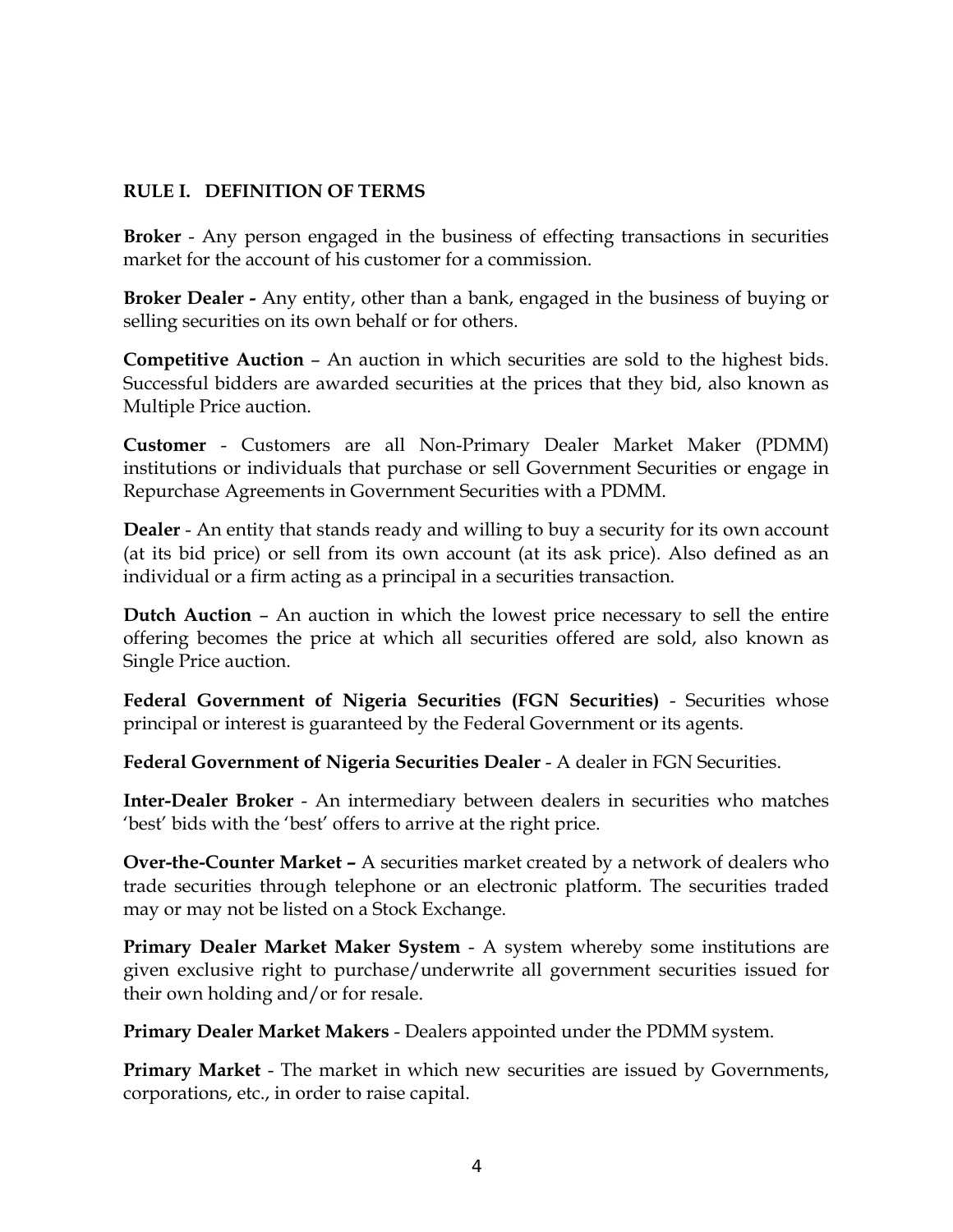**Regulatory Authorities** - Regulators of different operators in the capital market e.g. Central Bank of Nigeria (CBN) for banks and discount houses, Securities and Exchange Commission (SEC) for capital market operators, the Nigerian Stock Exchange (NSE) for members registered to trade on the floors of the exchange and the DMO for financial institutions registered as PDMMs.

**Repurchase Agreements (REPO) -** A short-term loan agreement by which one party sells a security to another party but promises to buy back the security on a specified date at a specified price.

**Secondary Market** - The market in which previously issued securities are traded among investors.

**Securities** - Instruments that evidence the holder's claim against the issuer.

**Securities Exchange** - An organized market for the purchase and sale of securities such as a Stock Exchange.

# **RULE II. GENERAL PROVISIONS**

- A. The PDMMs' role is to, among others, take up, market and distribute the Primary Issuance of FGN Securities and enhance secondary market trading activities.
- B. PDMMs may include Banks, Discount Houses and Broker-Dealers.
- C. **PDMM Criteria:** PDMM banks and discount houses shall comply with the requirements set forth by the Central Bank of Nigeria while broker-dealers shall comply with the requirements of the Securities and Exchange Commission and the Nigerian Stock Exchange before being considered for PDMM status by the DMO. That means that all prospective PDMMs must not be in violation of any rules and regulations of their respective regulatory agencies.
- D. **Capital Requirement for PDMMs:** The minimum capital requirement for PDMMs is  $\mathbb{H}^{2,0}$  billion in Shareholders Fund, unimpaired by losses and excluding revaluation surplus, as at the last financial year-end before the date of application. This requirement is subject to review by the DMO from time to time.

# **RULE III. PRIMARY AND SECONDARY MARKETS**

A. PDMMs shall submit bids for their proprietary account and on behalf of their customers. No PDMM or customer with their affiliated entities as a group, may be awarded more than 30% of any auction.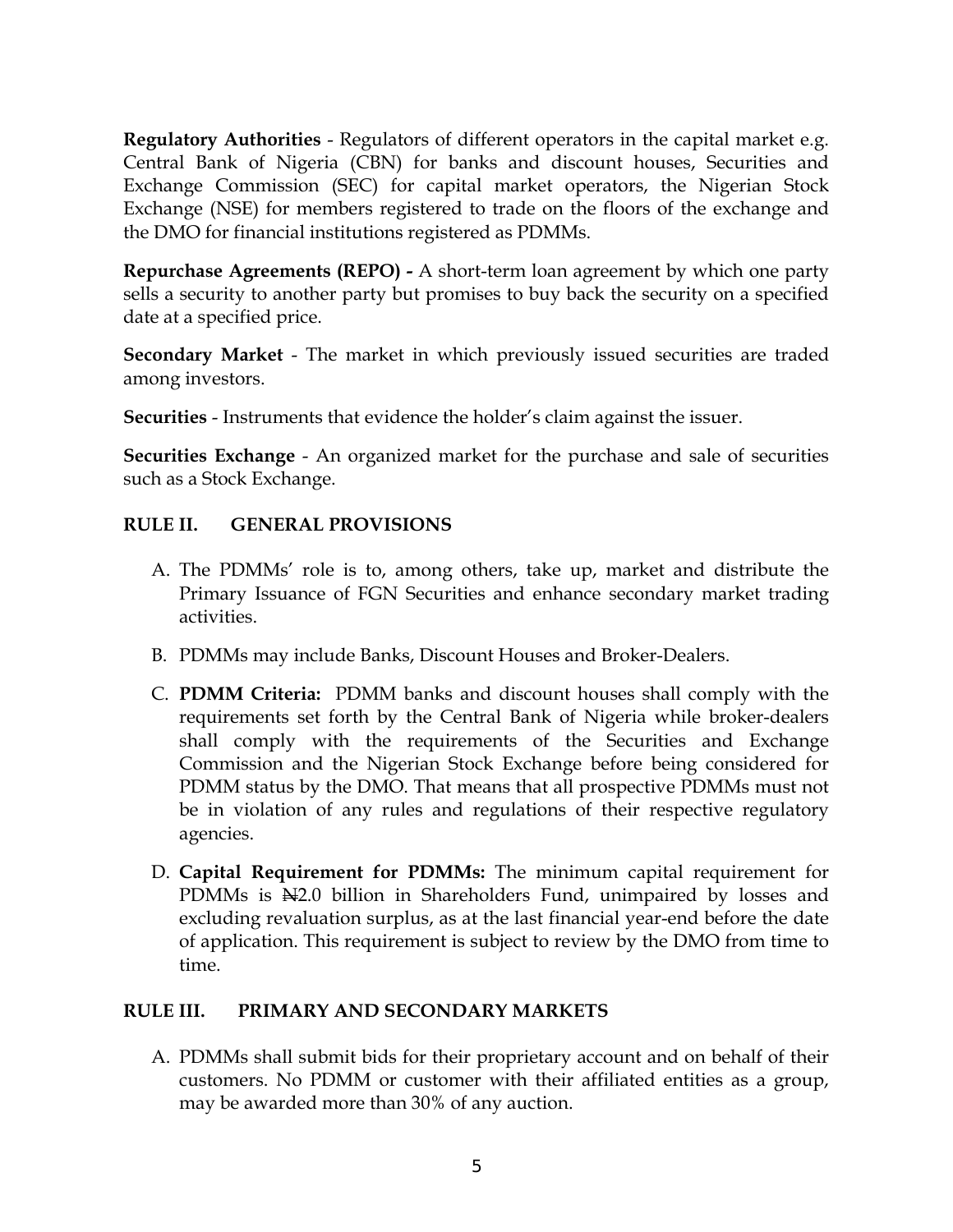- B. All non-PDMM bids shall be submitted through a PDMM, with the exception of designated government account/agencies which may be submitted through the Central Bank of Nigeria.
- C. Only PDMMs and any other financial institution operating in the Two- Way Quote market for FGN Securities may trade through "Intermediaries" (Inter-Dealer Brokers) if and when such are established.
- D. The DMO will regularly schedule meetings with PDMMs for the purpose of receiving inputs into debt management proposals and recommendations regarding future debt issuance and general operations of the bond market.

## E. **Primary Market Requirements:**

- 1. PDMMs shall abide by all primary issuance rules and requirements established by the DMO.
- 2. PDMMs shall take up a total amount equal to, at least, 70% of their proportional allotment of all primary offerings over a rolling six-month period, currently defined as an amount allotted to a PDMM relative to total allotment made to all PDMMs.
- 3. PDMMs are required to submit bids for non-PDMM institutions and individuals at the request of the institution or individual. They shall be expected to have customer bid submissions equal to at least 10% of their proportional share of total bids over a rolling six-month period.
- 4. In the event of undersubscription at the auction, the shortfall will be allotted proportionately to all PDMMs.

 Under exceptional circumstances, the DMO reserves the right to apply a Cutoff Rate, and not to allot all of the bonds on offer, where it establishes that bids are at an unacceptably deep discount to the prevalent market level. Such circumstances would include but not limited to: market collusion, market manipulation and any misrepresentation. This is particularly pertinent in the "Dutch Auction" process where all bonds are allotted at the lowest accepted price that covers the amount offered, that is, at the Marginal Rate. In the event that the DMO applies a Cut-off Rate for any bond on offer, the PDMMs will not be obliged to take-up the unalloted portion of the bonds as indicated in "E4" above.

#### F. **Secondary Market Requirements:**

1. The DMO shall be responsible for monitoring the activities of PDMMs in the secondary market for FGN Securities.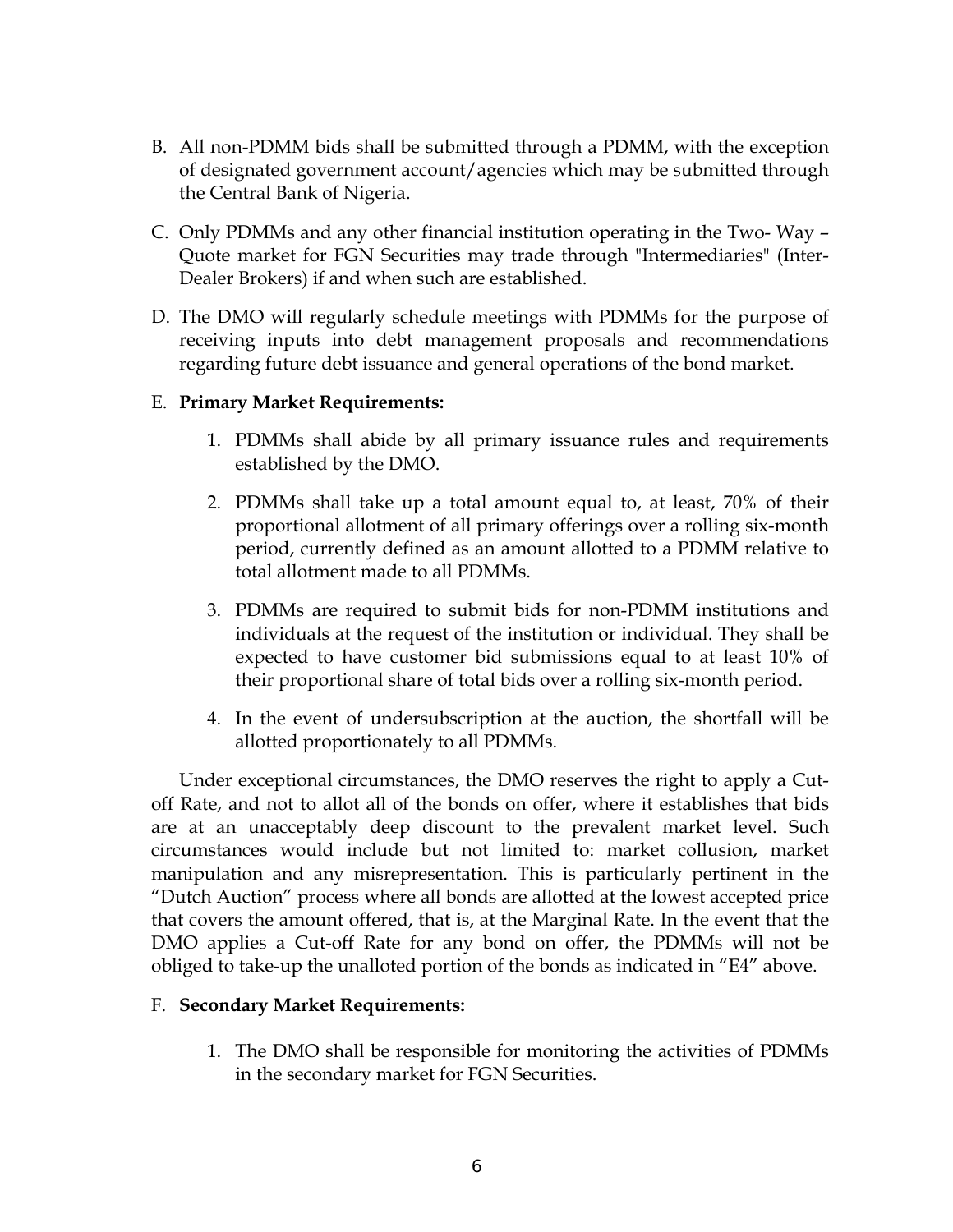- 2. PDMMs are obligated to make markets in FGN Securities on request, following the "secondary market making rules" as established by the DMO in consultation with the PDMMs. However, PDMMs are not obligated to quote prices to customers for whom they have not completed due diligence.
- 3. A PDMM shall maintain a minimum level of secondary market activity. The DMO, in consultation with the PDMM Association shall determine the minimum level of activity based on:
	- a. The total nominal value of securities traded; and,
	- b. The total number of trades.

Under this Guideline, each PDMM's activity must equal at least 50% of its proportional share of the measurements in paragraph F(3) above, over a rolling six-month period.

- 4. A PDMM shall publish representative price quotes on its corporate website or other public place on a daily basis.
- 5. PDMMs shall comply with the following:
	- a. No commission or fee shall be received by or paid to a PDMM or customer(s) for activities in the secondary market except Inter-Dealer Brokers (if and when such are established);
	- b. FGN securities shall be traded on the Over-the-Counter (OTC) Market. However, transactions on the NSE are permitted; and,
	- c. Trading shall be amongst the PDMMs and between themselves and non-PDMM institutions or individuals.
- G. The DMO shall review the primary and secondary market activities of the PDMMs semi-annually, or at other intervals that the DMO may decide, and determine if individual PDMMs are fulfilling their primary market obligations as set out in E 1-5, and secondary market obligations in F 1-5 above. Non – compliance may result in the following actions:
	- 1. A PDMM will be given a 30-day notice within which to explain any violations of Rule III, and another 30 days within which to rectify same. If found unsatisfactory, the DMO may suspend or revoke the PDMM's privileges;
	- 2. **Suspension of PDMM Status:** The period of suspension shall be determined by the DMO and shall not be rescinded without formal renewed commitment to the requirements; and,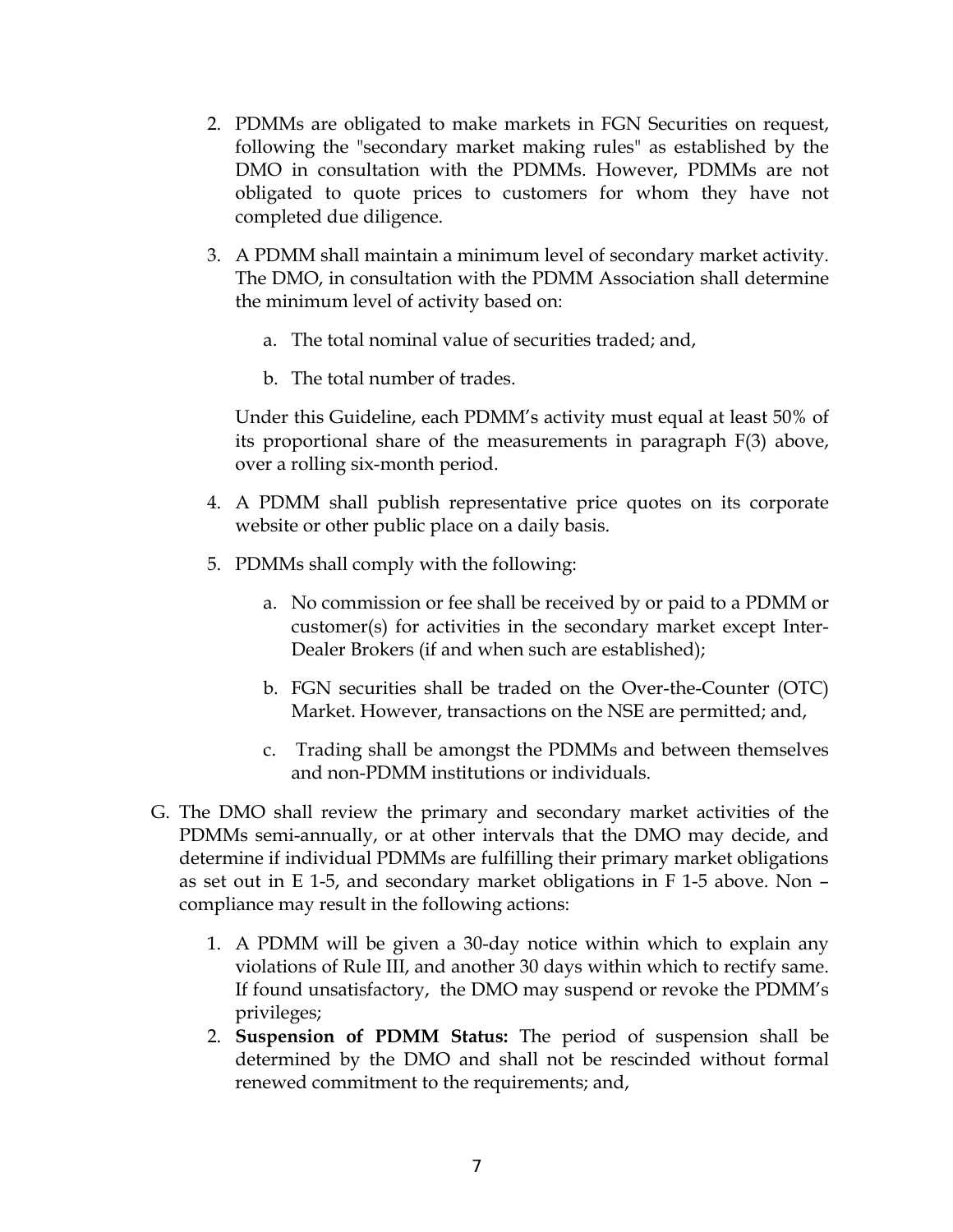3. **Revocation of PDMM Status:** The PDMM status may be revoked and, re- issuance of the PDMM licence may be permitted after twelve (12) calendar months or such other period that the DMO may determine after a formal application would have been made by the affected PDMM.

#### **RULE IV. REPORTING AND TECHNICAL REQUIREMENTS**

- A. Reporting Requirements:
	- 1. PDMMs shall maintain such accounting and other records of their respective activities in the Primary and Secondary Markets as set forth by the DMO and their respective regulatory authorities from time to time.
	- 2. All PDMMs shall file the reports in (a-b) below in electronic and hardcopy , with the DMO, within two (2) working days following the week under review:
		- a. Weekly position statements for the PDMM's trading account based on total holdings, by trade date, of FGN Securities in the following categories:
			- i. Bonds maturing in 3 years or less;
			- ii. Bonds maturing between 3+ years and 5 years; and,
			- iii. Bonds with maturities longer than 5 years.
		- b. Weekly secondary market trading activities in the PDMM's trading account with counterparts in the following categories:
			- i. Purchases and sales with other PDMMs.
			- ii. Purchases and sales with non-PDMM banks and discount houses;
			- iii. Purchases and sales with Pension Funds;
			- iv. Purchases and sales with other domestic clients; and,
			- v. Purchases and sales with foreign clients.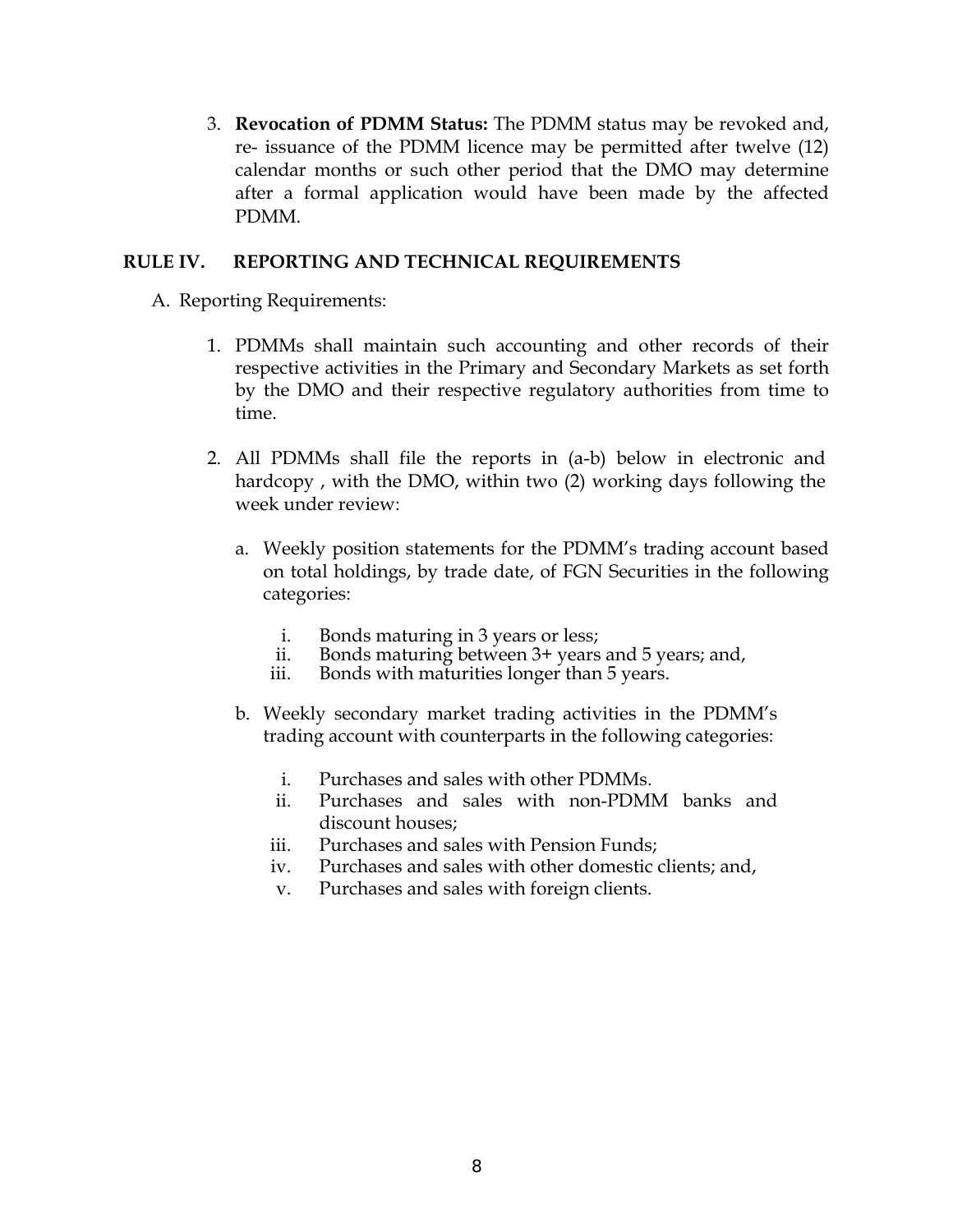3. All PDMMs shall submit a monthly Report of Repo transactions undertaken by them for each month within five (5) working days of the end of each month in the format shown below;

(i) Details of FGN Bonds sold on Repo Basis to other parties.

| Counterparty                          | <b>Nominal Value Nm</b> |
|---------------------------------------|-------------------------|
| l PDMMs                               |                         |
| Non PDMMs (Banks and Discount Houses) |                         |
| l Pension Fund Administrators         |                         |
| l Other Local Institutions            |                         |
| Foreign Institutions                  |                         |

(ii) Details of FGN Bonds Bought on Repo Basis from other Parties.

| Counterparty                          | <b>Nominal Value Nm</b> |
|---------------------------------------|-------------------------|
| <b>PDMMs</b>                          |                         |
| Non PDMMs (Banks and Discount Houses) |                         |
| Pension Fund Administrators           |                         |
| Other Local Institutions              |                         |
| Foreign Institutions                  |                         |

- 4. All PDMMs including those acting as custodians for foreign investors who participate in the domestic bond market shall file with the DMO, monthly bond holding positions by foreign investors for transactions in the primary and secondary markets within five (5) working days of the end of each month, detailing the following:
	- i. Country of Origin;
	- ii. Nominal Value of holdings in Naira.
- 5. All PDMMs shall file with the DMO, within one (1) week of each auction, reports of the auction activity detailing participation by:
	- i. Own account;
	- ii. Banks;
	- iii. Discount Houses;
	- iv. Pension Funds;
	- v. Other Non-Bank Financial Institutions;
	- vi. Foreign Investors; and,
	- vii. Individuals.
- 6. Any other report that may be requested by the DMO from time to time.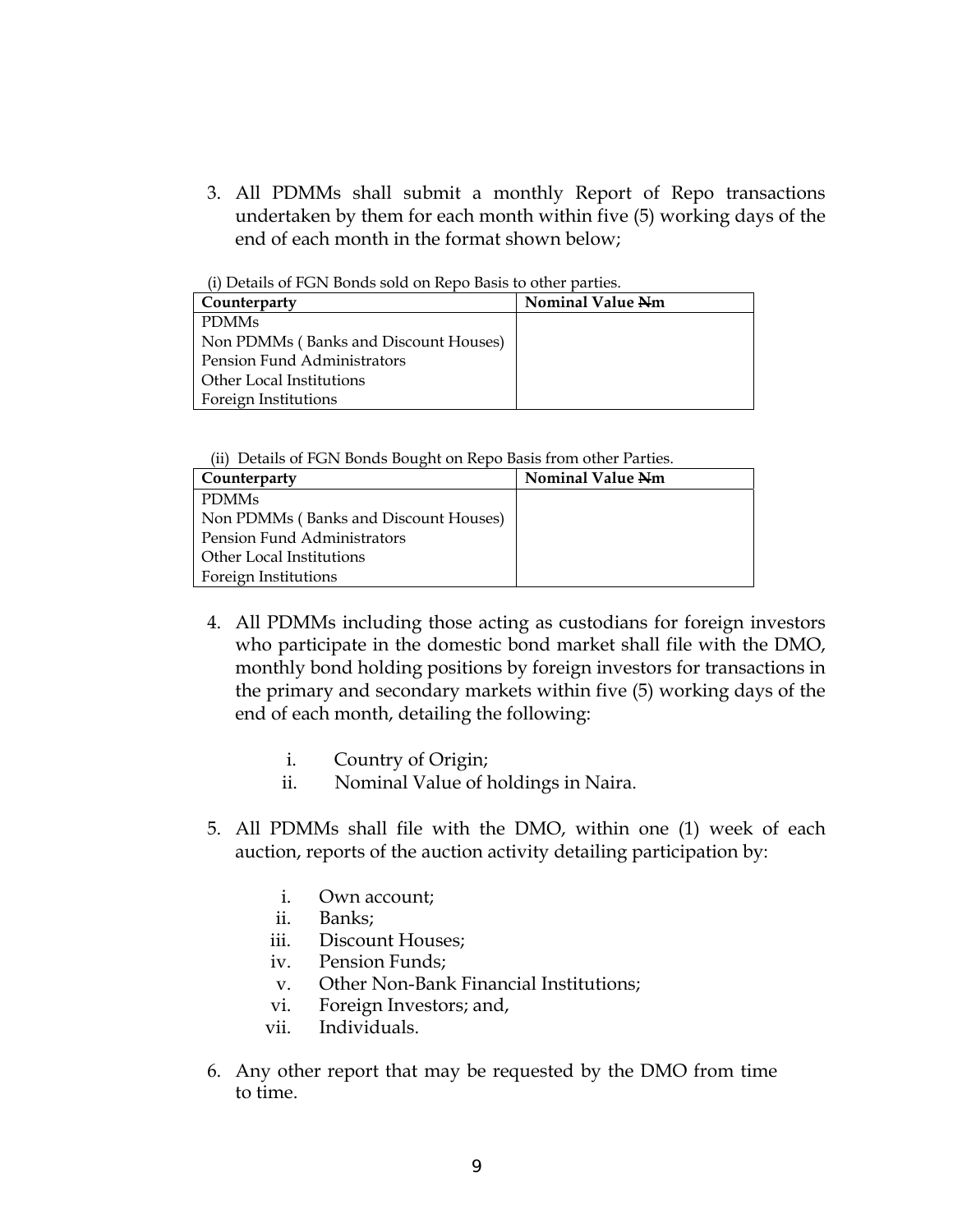- B. Technical Requirements:
	- 1. A PDMM, for the purpose of trading in FGN Securities, shall provide for the following:
		- a. Trading and Sales Office with designated office space for Trading and Sales Officers; and
		- b. Customer Service location(s).
	- 2. A PDMM shall have communications equipment consistent with maintaining communications with other PDMMs and customers.
		- a. Interconnected telephone system with at least two (2) lines per trader and sales officer(s);
		- b. Fax machines; and/or e-mailing systems;
		- c. Computers and printers;
		- d. Financial calculators or programs for calculating securities prices and Yield-To-Maturity; and,
		- e. Trading and data screens capabilities.
	- 3. The PDMMs shall have internal technical capabilities for providing current information to Management, Traders, Salesmen, the DMO and, other regulatory authorities. Such information shall include, but not limited to, those mentioned in paragraph 3 (a-f) below:
		- a. Daily Inventory Position;
		- b. Daily Profit and Loss;
		- c. Daily Mark-to-Market valuation;
		- d. Trading Activity;
		- e. Customer Activity; and
		- f. Credit review of current open trades with counterparties.
	- 4. The DMO shall periodically embark on Facility Inspection visits to PDMMs' Offices to ascertain compliance with Rule IV B (1-3) above.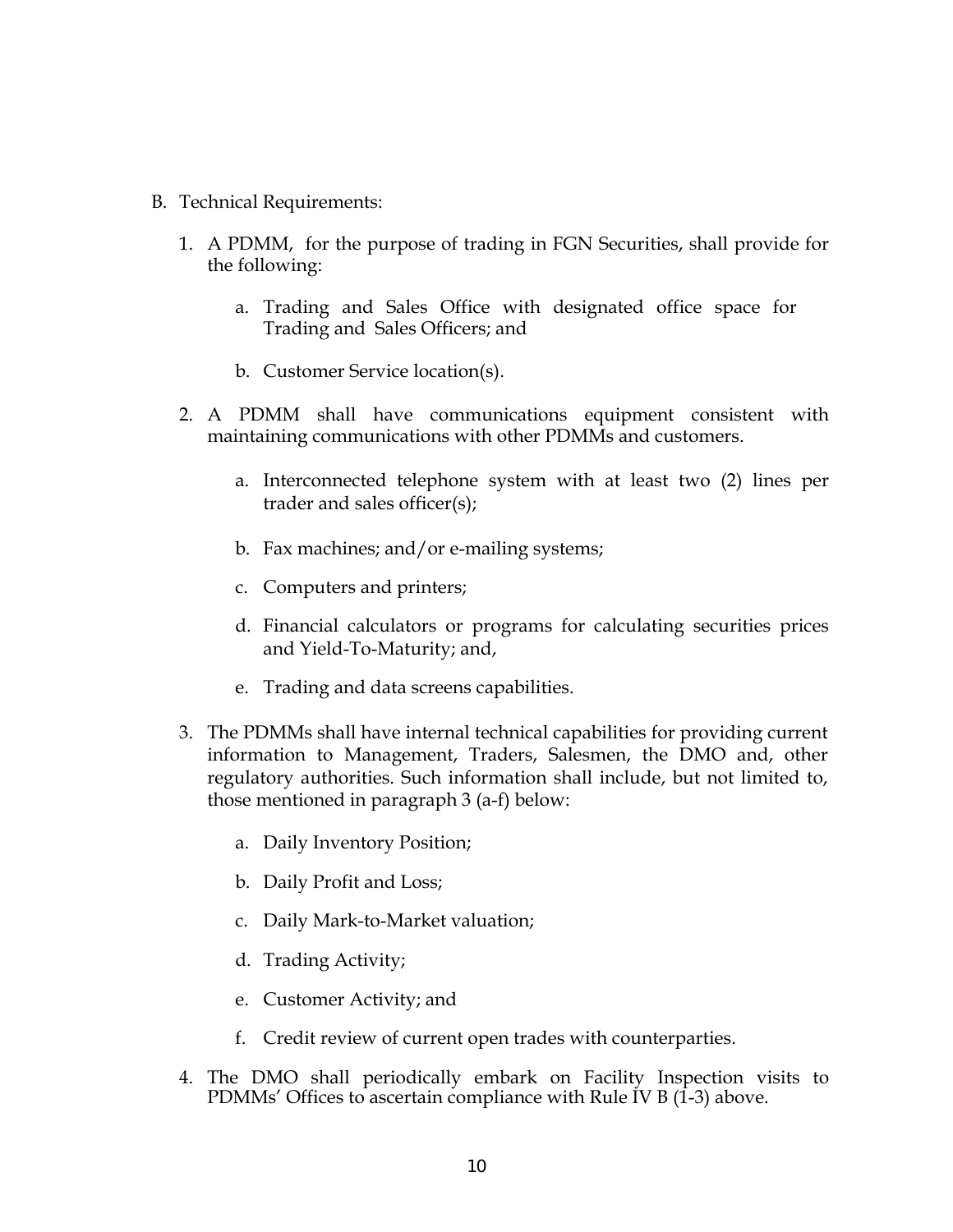5. A PDMM will be given fourteen (14) days within which to rectify any violation of Rule IV  $(1-3)$  above, and if found unsatisfactory, the DMO may invoke any of the actions stated in Rule III, G (b- c).

#### **RULE V. ORGANIZATIONAL STRUCTURE**

#### A. Organization

- 1. PDMMs will provide the DMO with an organizational chart of its bond trading department and the names of individuals with management responsibilities for trading activities. This list should include the following:
	- a. All individuals with oversight responsibilities for trading activities related to FGN Securities;
	- b. All individuals with authority to buy or sell FGN Securities, including the manager of the relevant Department. Any changes in personnel with trading authority must be reported to the DMO, within seven (7) working days of assumption of duty by such staff; and,
	- c. The Manager for clearing and settlement operations.
- 2. A PDMM shall not employ any individual who has been sanctioned in activities relating to the FGN Securities Market, or barred from securities investing or trading activities by any regulatory authority including those listed in Rule II C.
- B. Systems and Procedures
	- 1. A PDMM shall have policies and procedures for creating limits and monitoring same for self, customers and its FGN Securities traders. These include:
		- a. Credit Policy that describes procedures for establishing limits with customers including limits on Repurchase Agreements on a per-customer or counter-party basis;
		- b. Risk Policy procedures for establishing institutional position limits in FGN Securities;
		- c. Risk Policy procedures for establishing individual trader position limits in FGN Securities.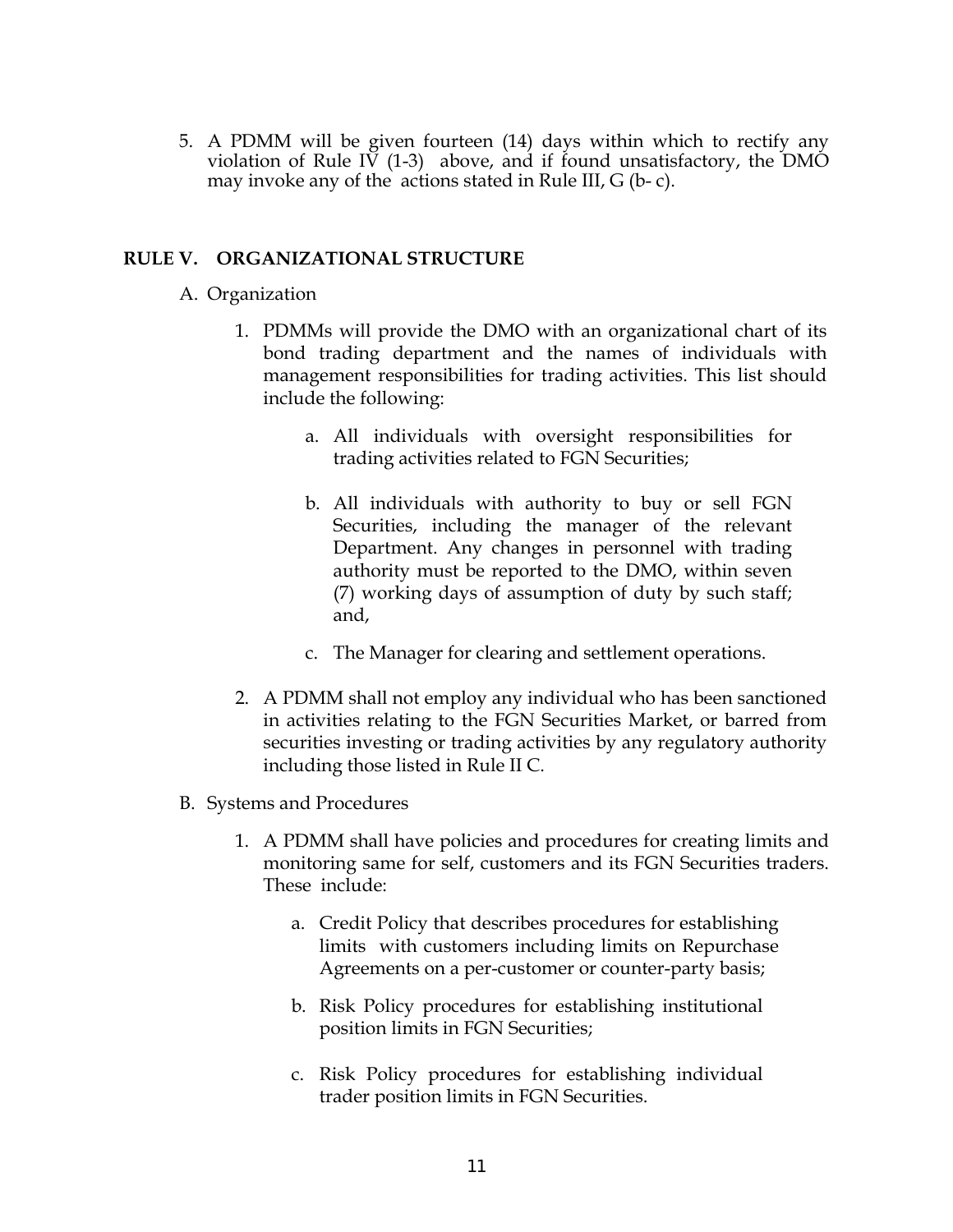- 2. A PDMM must have a policy on documentation and other procedures required for trading with counterparties.
- 3. Compliance Policy that establishes a system of monitoring institutional and individual compliance to guidelines concerning investment and trading in FGN Securities by the regulatory authorities, as well as in-house policies and procedures.
- C. A PDMM will be given fourteen (14) days within which to rectify any violation of Rule  $\overline{V}$  (A-B) above, and if found unsatisfactory, the DMO may invoke actions stated in Rule III, G (b-c).

#### **RULE VI. CUSTOMER REQUIREMENTS**

- A. The primary contact with a customer shall be through a Sales Officer. The PDMM is responsible for the actions of its Sales Officers.
- B. PDMMs shall comply with the following rules for customer activities:
	- 1. All information concerning customer activity is confidential and should not be provided to any party outside the individual PDMM with the exception of fulfilling the appropriate reporting requirements or demands of regulators and/or a Court of Law.
	- 2. PDMMs shall not refuse a request to bid at an auction or give a quote for FGN Securities from customers, provided such customers meet their customer selection or acceptance criteria. Specifically, for secondary market trades, Sales Officers shall make requests for customers' bids and/or offers to the appropriate Traders. They are required to relay the prices given by the Traders to the customer and immediately provide the customer's response back to the Trader. The flow of prices and information shall be without delay. The Sales Officer represents the customer and must accurately reflect all requests and responses to the Traders in a timely fashion.
	- 3. A Sales Officer is not allowed to bid at an auction on behalf of a customer or trade for a customer's account without proper authorization by the customer. Standing Orders may be placed by the customer and be subsequently filled by the Trader but the completion of the trade must be reported immediately to the customer and the transaction details confirmed within twenty four (24) hours by a means mutually accepted by the PDMM and its customer.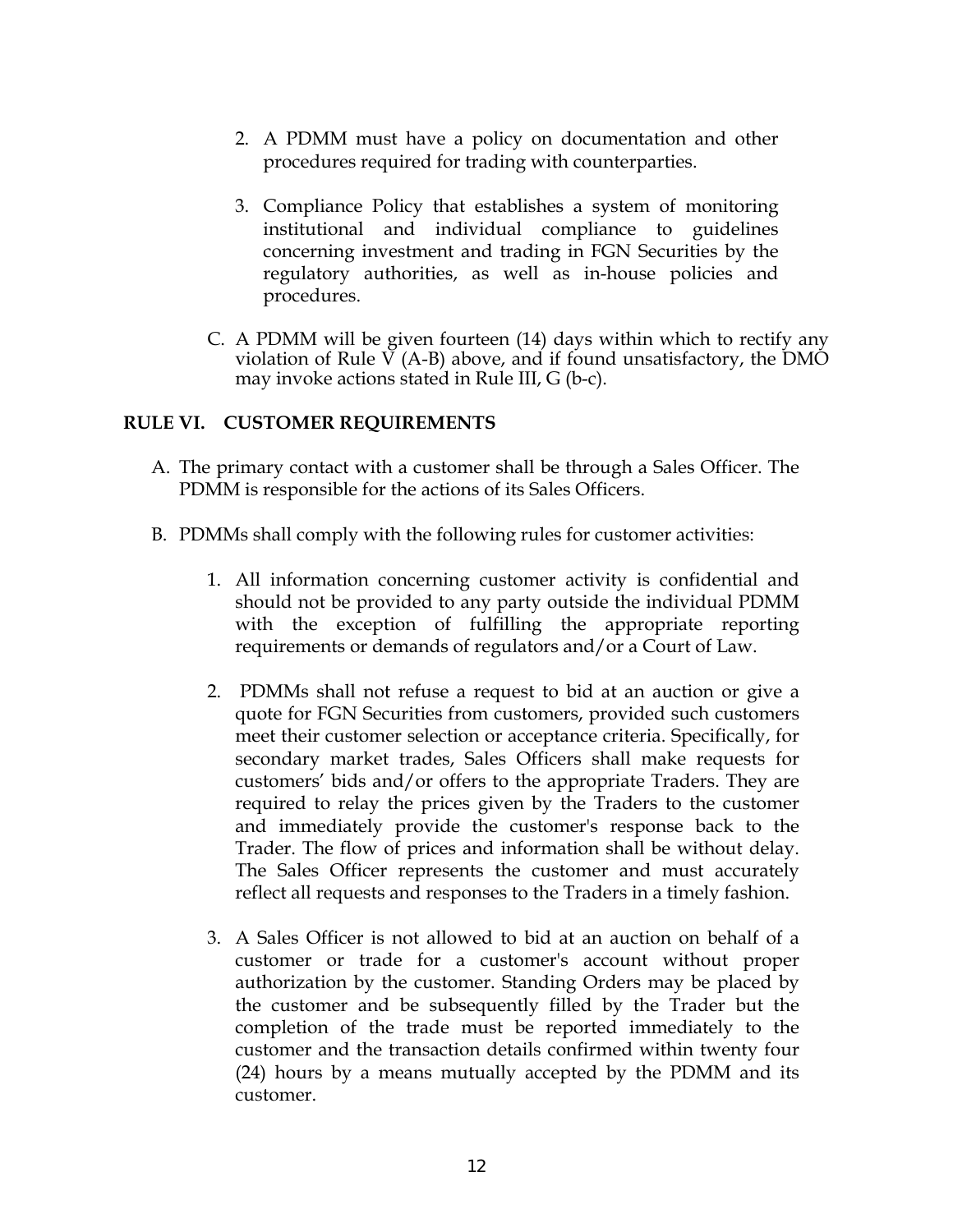4. A PDMM may decline a customer request where the customer has not complied with the PDMM's internal policies or procedures such as Know-Your-Customer policy or where no limit (cash or credit) has been established for the customer or the request will lead to an excess in the customer's limit. A refusal to bid or trade with a customer should be made with the consent of the PDMM's management and the reason(s) should be disclosed to the customer.

## **RULE VII. PRIVILEGES**

- A. The DMO shall determine specific benefits that accrue to the PDMMs. The DMO may review these benefits from time to time at its discretion;
- B. PDMMs have exclusive right to bid in auctions for themselves and for their customers;
- C. PDMMs may earn a Fee only on customers' winning bids. The Fee will be paid in the form of a Commission after the monthly auction at a Rate of 0.5%. The Fee may be changed at the discretion of the DMO; and,
- D. PDMMs may solely at their discretion share the Fee referred to in Rule VIIC above with their customers.
- E. PDMMs shall be paid an Underwriting Fee of 0.075% on their proportionate share of unsubscribed FGN Securities at any auction subject to the provision contained in Rule IIIE . The Fee will be paid after the applicable auction.
- F. Preferred Counterparty.

As with the auction process, the DMO will only deal with PDMMs in the FGN bonds secondary market. The DMO may be active in the secondary market in three areas:

- 1. Bidding for "rump "stocks";
- 2. Executing transactions on behalf of government agencies or government funds ; and,
- 3. Smoothening redemption cash flows through the purchase of nearmaturity stocks.
- G. Other Privileges
	- 1. PDMMs will have trading and viewing access to the services of approved Inter-Dealer Broker (IDB) firms (if and when established)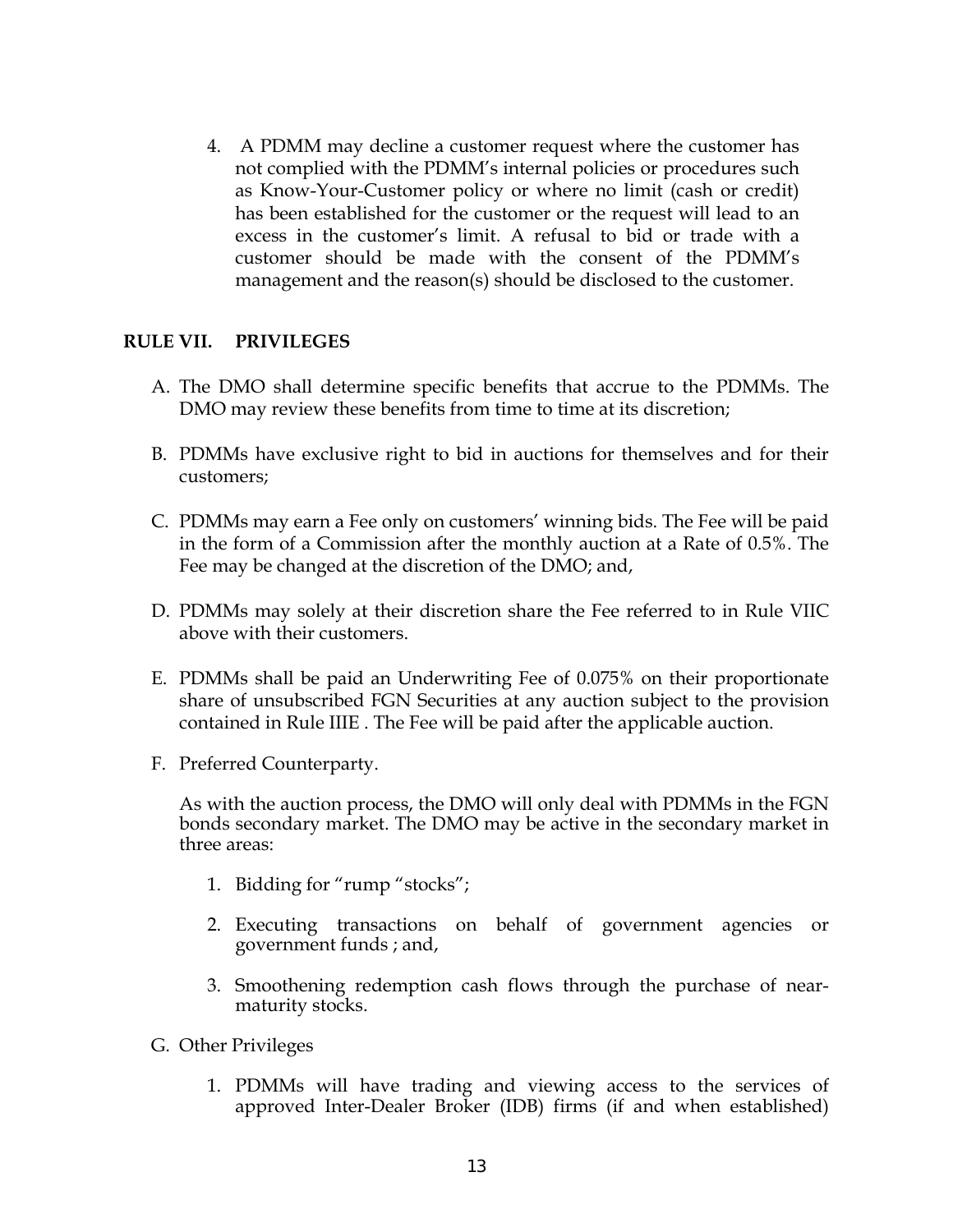which will enable them to unwind or acquire positions with other PDMMs.

- 2. PDMMs are automatically invited to send a representative to the DMO's periodic consultation meetings on the FGN Securities market once appointed.
- 3. A PDMM automatically becomes a member of the Trade Group Primary Dealer Market Makers Association (PDMMA), a selfgoverning body that represents the PDMM community's interests in the wider market place and with other regulators.

#### **RULE VIII. PRIMARY DEALER MARKET MAKERS ASSOCIATION**

- A. PDMMs are required to establish an association known as the Primary Dealer Market Makers Association. Since the PDMMs are members of other large Trade Groups such as the Financial Markets Dealers Association (formerly Money Market Association of Nigeria), it is understood that the Association may at a future date be called by another name provided, however, that it bears relevance to the role of the PDMMs in the FGN Securities Market;
- B. PDMMs shall be encouraged to maintain an active membership of the Association;
- C. The Association may from time to time propose trading rules, procedures and changes to existing trading rules and procedures to the DMO for approval, the DMO shall be mindful of the need to respond in a timely manner. These trading rules and procedures shall include but not be limited to:
	- 1. Method of price quotations to other PDMMs in market making;
	- 2. Standard amount;
	- 3. Maximum spread;
	- 4. Standard settlement, (T+0, T+1, etc.) for secondary market trades;
	- 5. Trading hours;
	- 6. Method of price quotations for non-standard transactions; and,
	- 7. Sanctions for non-compliance by any PDMM.
- D. The Association may propose and establish an Inter Dealer Broker institution.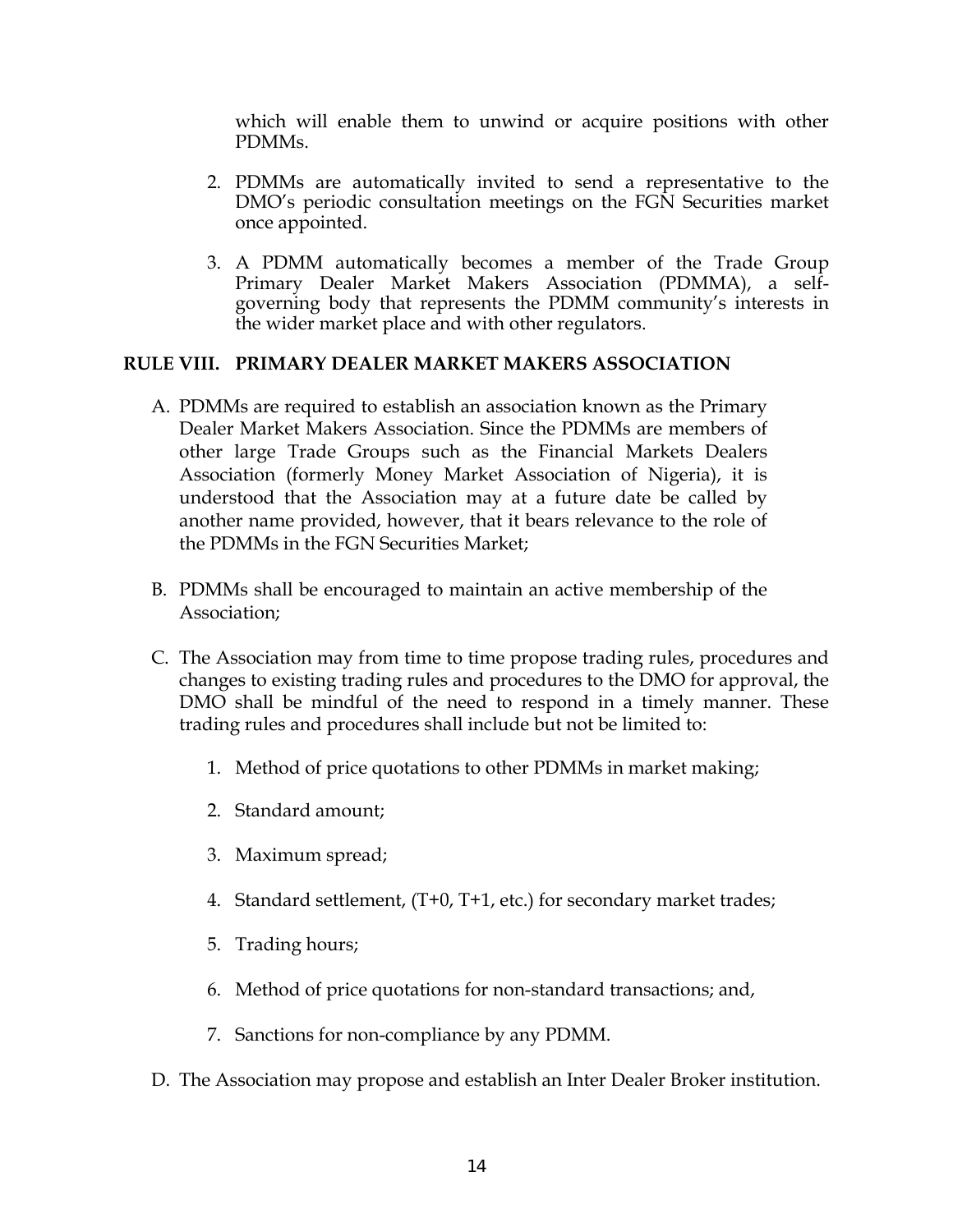E. The Association may within the context of its own rules admit other banks, discount houses and broker dealers into the two-way quote system, however, this should be advised to the DMO within seven (7) working days of such admission.

#### **RULE IX. RESTRICTIONS AND ACTIVITIES**

- A. PDMMs and their personnel are restricted from making any statements or engaging in any activity, which could negatively impact the FGN Securities market. The following activities are considered restrictive and in violation of this Rule.
	- 1. **Market Misrepresentation** PDMMs' personnel shall not disseminate rumours or false information about the market, price levels or market participants.
	- 2. **Customer Inducements** PDMMs' personnel are forbidden from giving or receiving any form of compensation, monetary or otherwise, as inducement to bid at auctions or complete a trade for a customer.
	- 3. **Manipulation** PDMMs' shall not engage in activities, which are intended to manipulate market prices or obstruct the efficient functioning of the market.
	- 4. **Personal Trading** The PDMM's Bond Traders are restricted from any personal trading or investment activity in FGN Securities in the secondary market without prior notice being given to and approval received from the Trader's Compliance Officer. Ownership interests in FGN Securities shall be reported to the Trader's Compliance Officer.
	- 5. **Collusive Activities** Traders and Sales Officers are strictly prohibited from activities with other PDMMs' customers, and individuals within the FGN Securities market resulting in transactions that do not reflect proper market practices.
- B. All persons engaging in activities, which jeopardize the efficiency of the marketplace, shall be prosecuted in accordance with the Investments and Securities Act (ISA), 2007 as may be amended from time to time and other applicable laws. In addition, the DMO may bar the individual from participating in the market for FGN Securities. Where it is the corporate body, its PDMM license may be revoked.